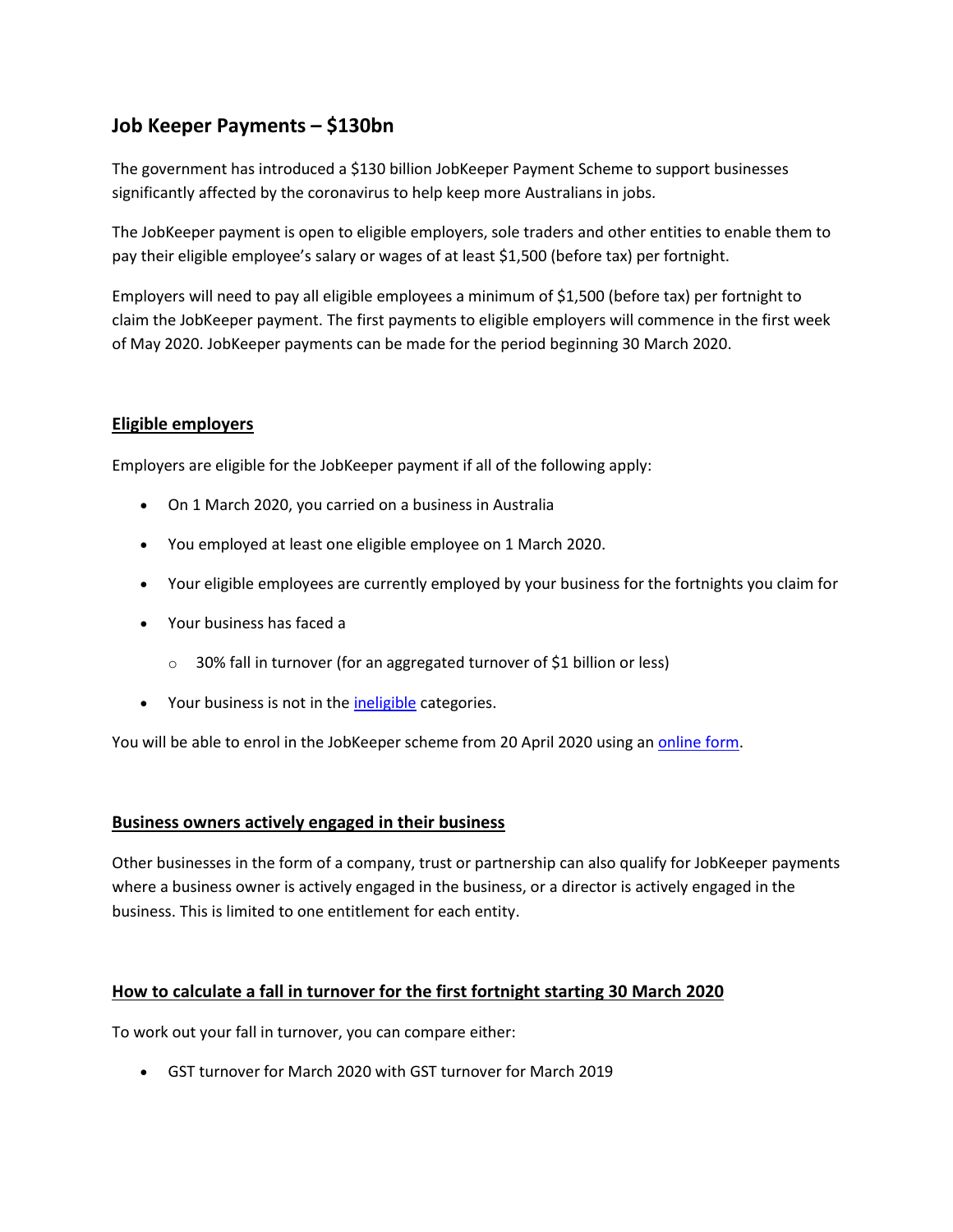- projected GST turnover for April 2020 with GST turnover for April 2019
- projected GST turnover for the quarter starting April 2020 with GST turnover for the quarter starting April 2019.

#### **Your eligible employees**

Your employee is eligible under the JobKeeper Payment scheme if they:

- are employed by you (including those stood down or re-hired)
- were either a
	- o permanent full-time or part-time employee at 1 March 2020
	- $\circ$  long-term casual employee (employed on a regular and systematic basis for at least 12 months)
- were at least 16 years of age on 1 March 2020
- were an Australian resident as at 1 March 2020
- were not in receipt of any of these payments during the JobKeeper fortnight
	- o government parental leave
	- o a payment in accordance with Australian worker compensation law
- agree to be nominated by you

You cannot claim for any employees who either:

- were first employed by you after 1 March 2020
- left your employment before 1 March 2020
- have been, or have agreed to be, nominated by another employer.

#### **Nominating employees**

Before you enrol to receive JobKeeper payments, you need to notify each eligible employee.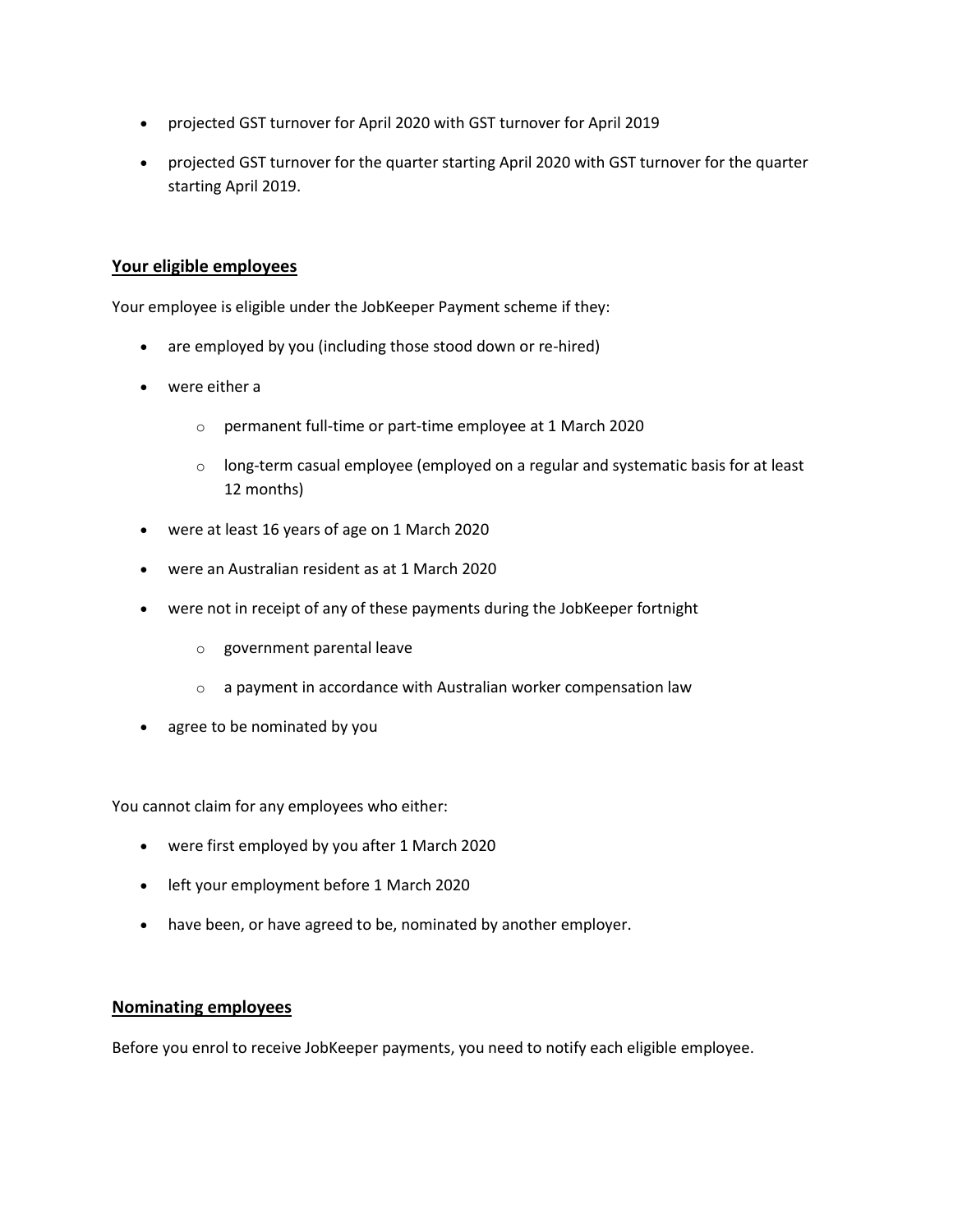You must tell those employees that you have nominated them. They must agree to be nominated by you.

The nomination form does not need to be provided to the ATO, however employers are required to keep a copy of the completed form.

## **Employees who have been terminated**

If you terminated an employee after 1 March 2020, you can re-engage them and they will be eligible if they met the eligibility criteria on 1 March 2020.

If you want to claim the JobKeeper payment for employees you have re-engaged, you will need to:

- confirm they want to be re-hired
- re-engage the employees you want to claim for
- ask them to complete the [JobKeeper employee nomination notice](https://www.ato.gov.au/Forms/JobKeeper-payment---employee-nomination-notice/)
- start paying them a minimum of \$1,500 (before tax) for each fortnight

You will only be paid a JobKeeper payment for employees from the fortnight they were re-engaged.

#### **Enrol and apply for the JobKeeper payment (from 20 April onwards)**

You or a registered tax professional can enroll for the JobKeeper payment:

- Step 1 Register your interest and subscribe for JobKeeper payment updates.
- Step 2 Check you and your employees meet the eligibility requirements.
- Step 3 Continue to pay at least \$1,500 to each eligible employee per JobKeeper fortnight

Step 4 - Notify your eligible employees that you are intending to claim and check they aren't claiming JobKeeper payment through another employer.

Step 5 - Send the JobKeeper employee nomination notice to your nominated employees to complete and return to you by the end of April.

Step 6 - From 20 April 2020, you can enrol with us for the JobKeeper payment using the Business Portal and authenticate with myGovID.

Step 7 - In the online form, provide your bank details and indicate if you are claiming an entitlement based on business participation, for example if you are a sole trader.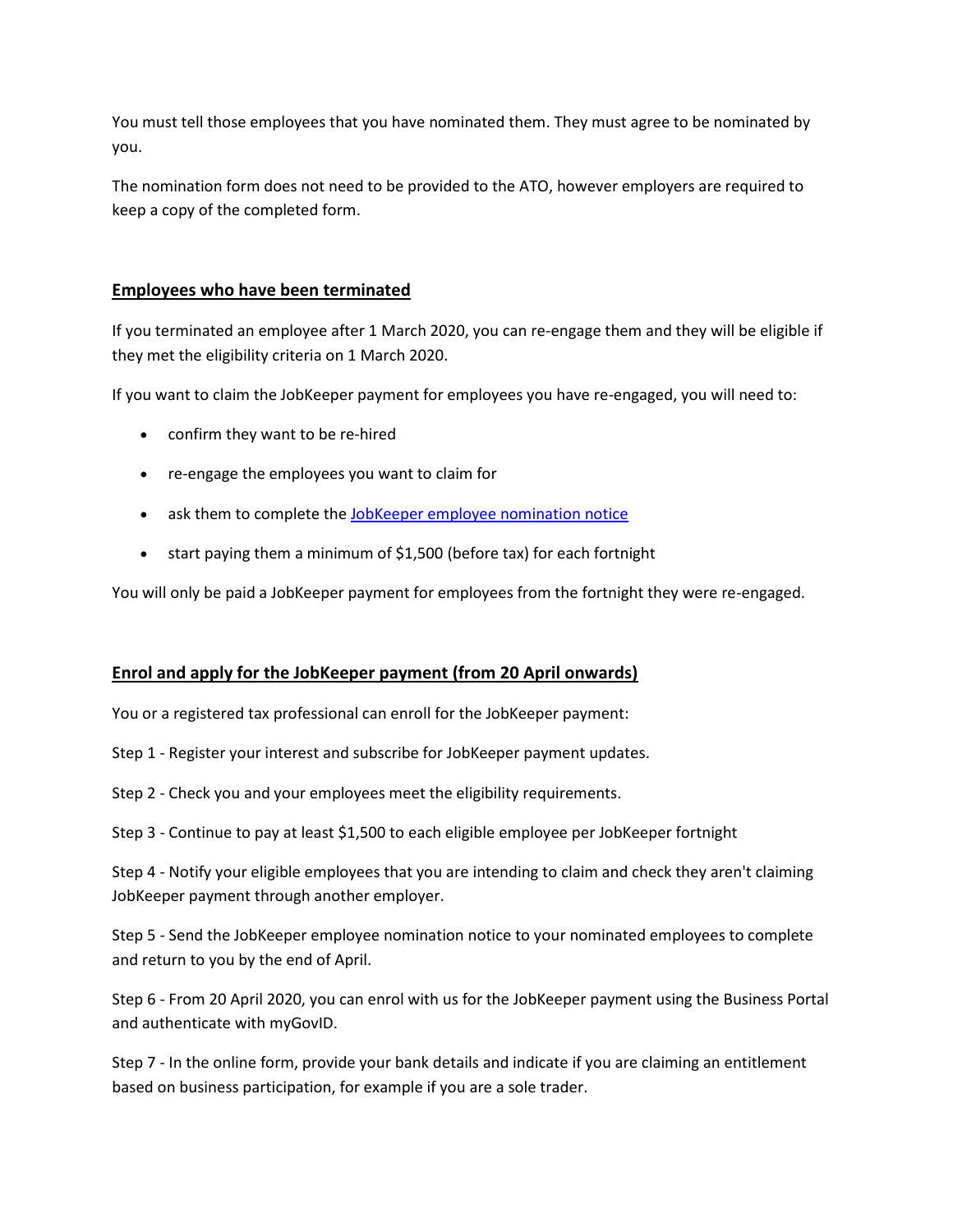Step 8 - Specify the estimated number of employees who will be eligible for the first JobKeeper fortnight (30 March - 12 April) and the second JobKeeper fortnight (13 April -26 April).

## **Confirmation of eligible employees you will claim JobKeeper Payment for**

Step 1 - Apply to claim the JobKeeper payment by logging in to the ATO Business Portal

Step 2 - Ensure you have paid each eligible employee a minimum of \$1,500 per JobKeeper fortnight before tax.

Step 3 - Identify your eligible employees in the application form by

- selecting employee details
- manually entering employee details in ATO online services or the Business Portal
- using a registered tax agent

Step 4 - Submit the confirmation of your eligible employees online and wait for the confirmation screen.

Step 5 - Notify your eligible employees you have nominated them.

Step 6 - We will pay you the JobKeeper payment for all eligible employees after receiving your application.

Step 7 - Each month, you will need to reconfirm that your reported eligible employees have not changed through ATO online services or the Business Portal

Step 8 - If your eligible employees change or leave your employment, you will need to notify us through your monthly JobKeeper Declaration report.

#### **What do you need to do for your employees**

You need to identify which employees you intend to claim the JobKeeper payment for and tell them you intend to claim the JobKeeper payment for them.

You need to provide these employees with the JobKeeper employee nomination notice.

If an employee Is currently receiving an income support payment, they must notify Services Australia.

#### **What you can't do**

You cannot claim the JobKeeper payment on behalf of employees who were not paid at least \$1,500 (before tax) during each JobKeeper payment period.

You cannot claim the JobKeeper payment in advance.